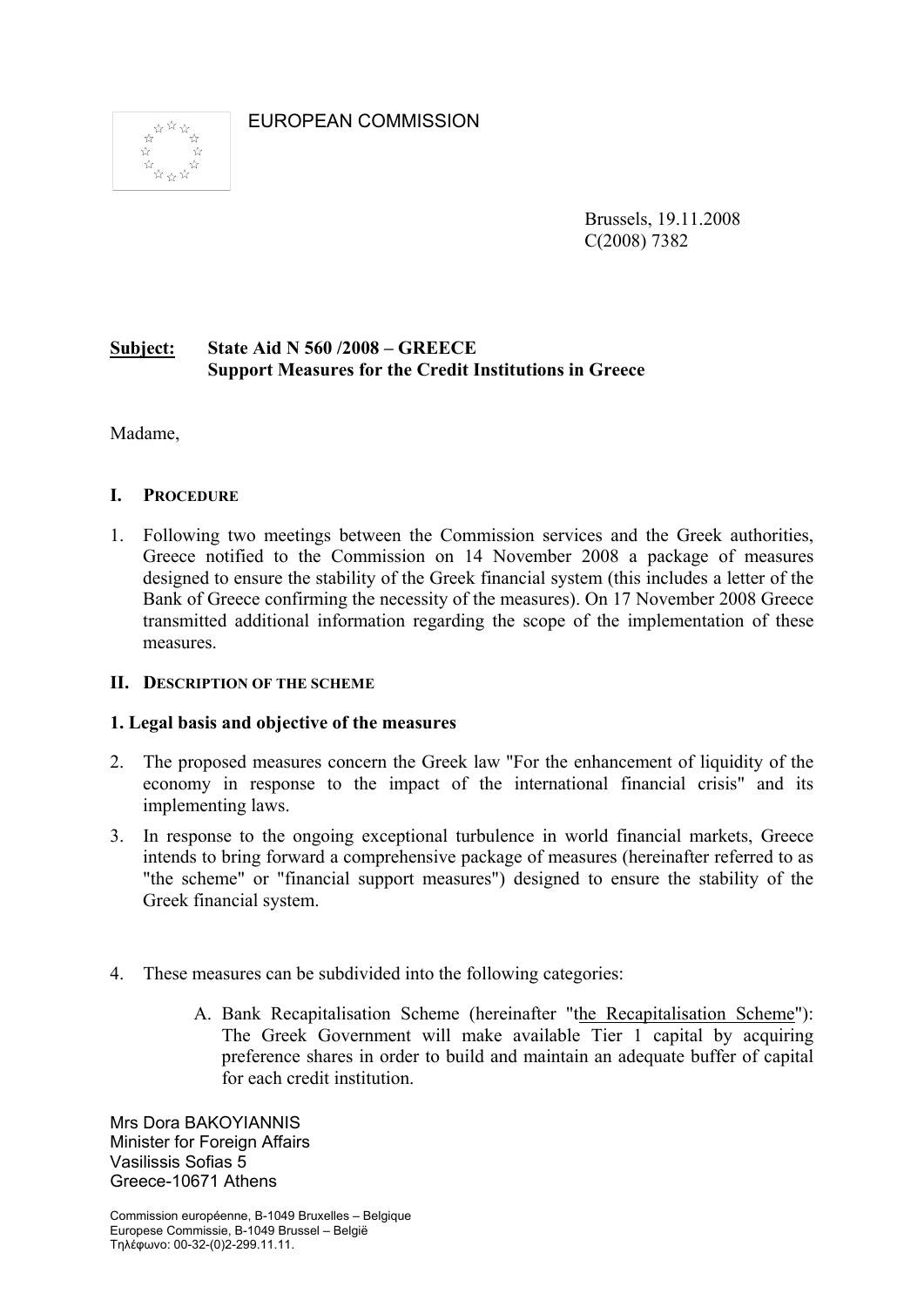- B. A Wholesale Funding Guarantee Scheme (hereinafter 'the Guarantee Scheme'): The Greek Government will provide, in return for an appropriate remuneration, a State guarantee for debt instruments with a maturity of between three months and three years designed to reopen the market for short and medium term wholesale funding.
- C. Support through the issuance of Greek State special purpose securities to credit institutions (hereinafter "the Bond Loan Scheme"): The Greek Government will, in return for remuneration and appropriate collateral, issue and lend Greek State securities in order to enable the institutions to obtain immediate liquidity from the ECB and interbank markets.
- 5. The law came into effect on 24 October 2008. However, the Greek authorities commit that the law will not be applied before its approval under state aid rules by the Commission.
- 6. The Greek authorities commit to notify to the Commission any prolongation of the scheme, in due time, before the end of a period of six months from the day of the approval of the scheme, i.e. on 19 November 2008, for which the scheme is authorised.

## **3. The Beneficiaries**

- 7. Beneficiaries of the scheme are credit institutions authorised to operate in Greece by license from the Bank of Greece. According to the Greek authorities, subsidiaries of foreign institutions may participate in the scheme without having to fulfil any additional conditions.
- 8. The Greek authorities have clarified that the law is only applicable to credit institutions and will not benefit directly or indirectly any other undertakings not considered as financial institutions. In particular, the Greek authorities commit that Article 5 of the law, which provides that *"…the guarantee allocated according to Article 2 could relate to grants to businesses of vital importance for the country's growth*" refers to guarantees granted to credit institutions only, and will not be used, directly or indirectly, in order to favour the granting of loans or other financial instruments to particular undertakings or sectors of the Greek economy.
- 9. The credit institutions will obtain, with the help of the recapitalisation scheme, a tier 1 capital ratio of above 8 %, which should be maintained for the duration of the scheme. Moreover for the other measures the institutions will also, according to the law, need to fulfil the capital adequacy ratios set by the Bank of Greece which also corresponds with aforementioned 8 % of tier 1 capital.

### **4. Description of the measures**

### *A. The Recapitalisation Scheme*

10. Under Article 1 of the law Greece is establishing a Recapitalisation Scheme. It aims at facilitating the increases of tier 1 capital in participating banks in order to strengthen the credit institutions' capital base.Banks authorised to operate in Greece by license from the Bank of Greece (including subsidiaries of foreign banks) may increase their capital by issuing preference shares irrespective of whether or not their transferable securities are listed in organized markets/on the stock exchange. Preference shares are the only instrument used for recapitalisation under the law and the Commission understands that this is considered as tier 1 capital by the Bank of Greece.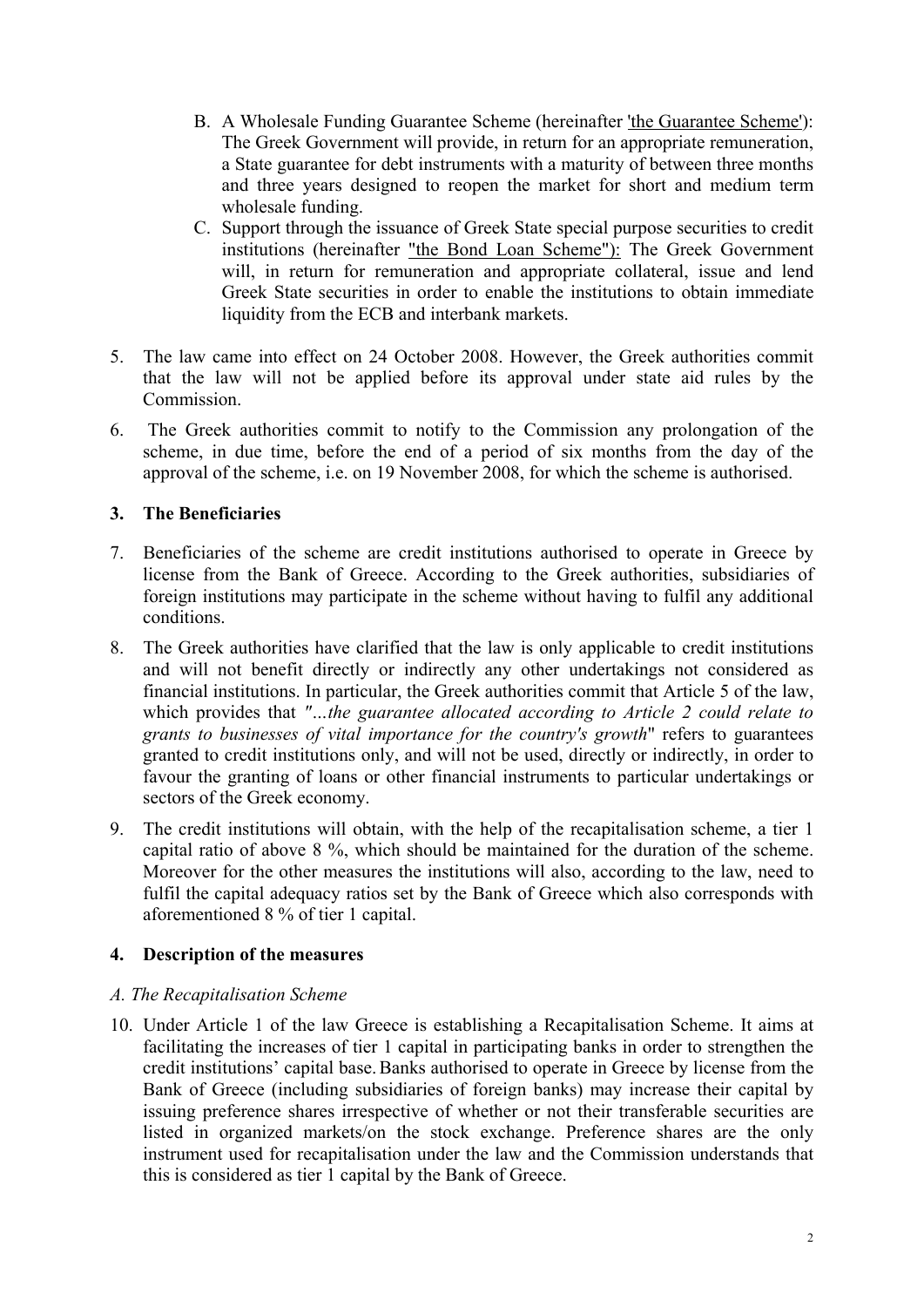- 11. To facilitate the capital increases, the Greek Government is prepared to acquire preference shares up to an overall maximum of EUR 5 billion in the credit institutions that choose to enter the recapitalisation scheme. Those institutions wishing to participate in the recapitalisation scheme must express their interest by 1 February 2009 at the latest. They then must issue the preference shares by 19 May 2009, i.e. 6 months after the approval of this scheme. The window to issue the preference shares can be extended up to 31 December 2009, upon the Commission's approval.
- 12. The amount of preference shares purchased by the Greek State will be based upon a Decision of the Minister of Economy and Finance (hereinafter 'the Minister'). The Minister's decision will be informed by a recommendation from the Governor of the Bank of Greece (hereinafter 'the Governor') as to the amount to be allocated per bank for acquiring these shares.
- 13. This recommendation shall be based on the following supervisory criteria:
	- the capital required to reach the capital adequacy level of the credit institution as defined by the Bank of Greece. More specifically, the target Tier 1 ratio after recapitalisation will be between 8% and 10%. The weighting of this criterion is set at 0,5 of the total evaluation;
	- the size of the credit institution relating to its market share in the general financing of the economy and to its importance in maintaining financial stability. The weighting of this criterion is set at 0,4 of the total evaluation;
	- the contribution of the credit institution in financing small and medium sized enterprises and residential loans. The weighting of this criterion is set at 0,1 of the total evaluation.
- 14. In the case where the recapitalisation measure is not redeemed by the beneficiaries after 6 months from the granting of the measure, the Greek authorities shall notify to the Commission a restructuring plan.
- 15. These preference shares will contain an annual fixed rate of return of 10% on the injected capital. The preference shares are non-cumulative and are considered as non-core tier 1 capital. The preference shares have, in the case of the bank's liquidation, priority over ordinary shares.
- 16. These preference shares entitle the Greek State to be represented in the Board of Directors by a representative who is appointed as member to the Board of Directors. The State representative is present at the General Assembly of ordinary shareholders and has the power to veto any decision related to dividends distribution and to the policy regarding benefits accorded to the President, the Managing Director and other members of the Board of Directors, General Directors and Deputy General Directors, if he considers that such a decision may jeopardise the interests of depositors or substantially affect the solvency and the good functioning of the bank.
- 17. The law ensures that the preferred shares are repurchased by the bank for an amount that is equivalent to the amount originally invested in the financial institution. The preference shares shall be repurchased by the bank at the latest after five years, upon approval by the Bank of Greece. The bank can repurchase the preference shares before this date at its own initiative subject to the approval by the Bank of Greece but, in any case, not before 1 July 2009. The Bank of Greece will prevent the financial institution from repurchasing the preference shares in the case the capital adequacy ratio is not fulfilled. If at the end of the five year period the bank cannot repurchase the preference shares because the capital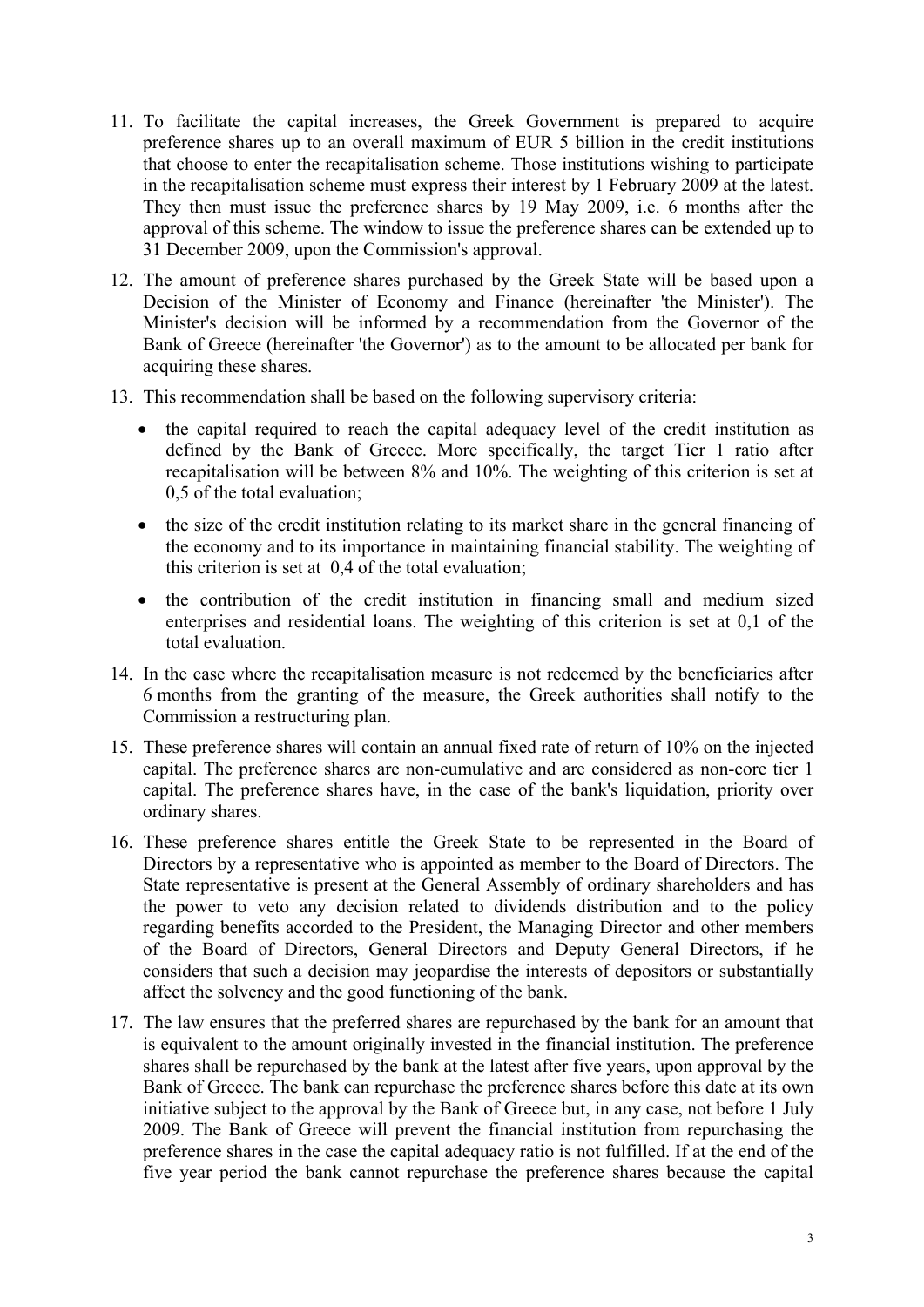adequacy requirements are not fulfilled, the preference shares shall be converted into ordinary shares or other similar instruments. The fact that the preferred shares are not redeemed but instead converted into ordinary shares shall also be considered within the above mentioned restructuring plan.

- 18. In the case conversion of the preference shares takes place, the conversion value will be equal to the issuance value. For the determination of the conversion rate of the preference shares into ordinary shares or shares of another category existing at the time of the conversion, the average of the value of these securities in the latest trading year will be taken into consideration. In case these securities are not listed in an organised market, the internal book value of the latest fiscal year will be taken into consideration for the determination of the conversion rate.
- 19. Greece will impose the following behavioural conditions to participating institutions in the Recapitalisation Scheme:
	- a) The salary and benefits accorded to the President, the Managing Director and other members of the Board of Directors, General Directors and Deputy General Directors of the participating banks cannot exceed the total amount of salary and benefits received by the Governor of the Bank of Greece.
	- b) All additional bonuses of the abovementioned persons are abolished for the period of the existence of the recapitalisation measures.
	- c) No dividends will in principle be paid out during the time that the State participates in the institution. To this end, the Greek authorities commit in the context of Article 1(3) of the Law that, upon decision of the Minister for Economy and Finance, the representative of the State will ensure through his/her veto rights that no dividends are distributed until the State participation has been redeemed (it is understood that the veto right is real and cannot be overruled). In case dividends are distributed, the Greek authorities will notify this to the Commission individually and seek its approval.
	- d) Participating credit institutions will inform the Bank of Greece every three months of the precise use of the amounts of the funds received. The Governor informs the Supervisory Council for the Implementation of the Scheme.<sup>1</sup> The Greek State has the right to cancel or reform the conditions of the above measures following a proposal by the Bank of Greece for the proper use of the amounts of funds received by the credit institutions. The credit institutions must submit quarterly reports based on which the Bank of Greece prepares a semi-annual report on the use of the funds received. These reports will outline the implementation of the business plans of each credit institution as well as any restructuring plans and will be submitted to the European Commission. In case of serious violation of the terms and conditions under which the credit institutions are included in the scheme there may be sanctions as well as full or partial cancellation of the above measures by decision of the Minister following the proposal of the Governor.
	- e) Moreover, each participating credit institution is obliged not to undertake aggressive market strategies including advertising with the guaranteed status of the

1

<sup>1</sup> This Supervisory Council is set up by Article 7 of the Law. It is chaired by the Minister with the participation of the Governor, the Deputy Minister of Economy and Finance competent for the General Accounting Office and the State's Representatives at the Board of Directors of the banks participating in the scheme. The Council will convene once a month in order to coordinate the correct and effective implementation of the law and secure that the liquidity created is used to the benefit of depositors, the borrowers and the Greek economy in general.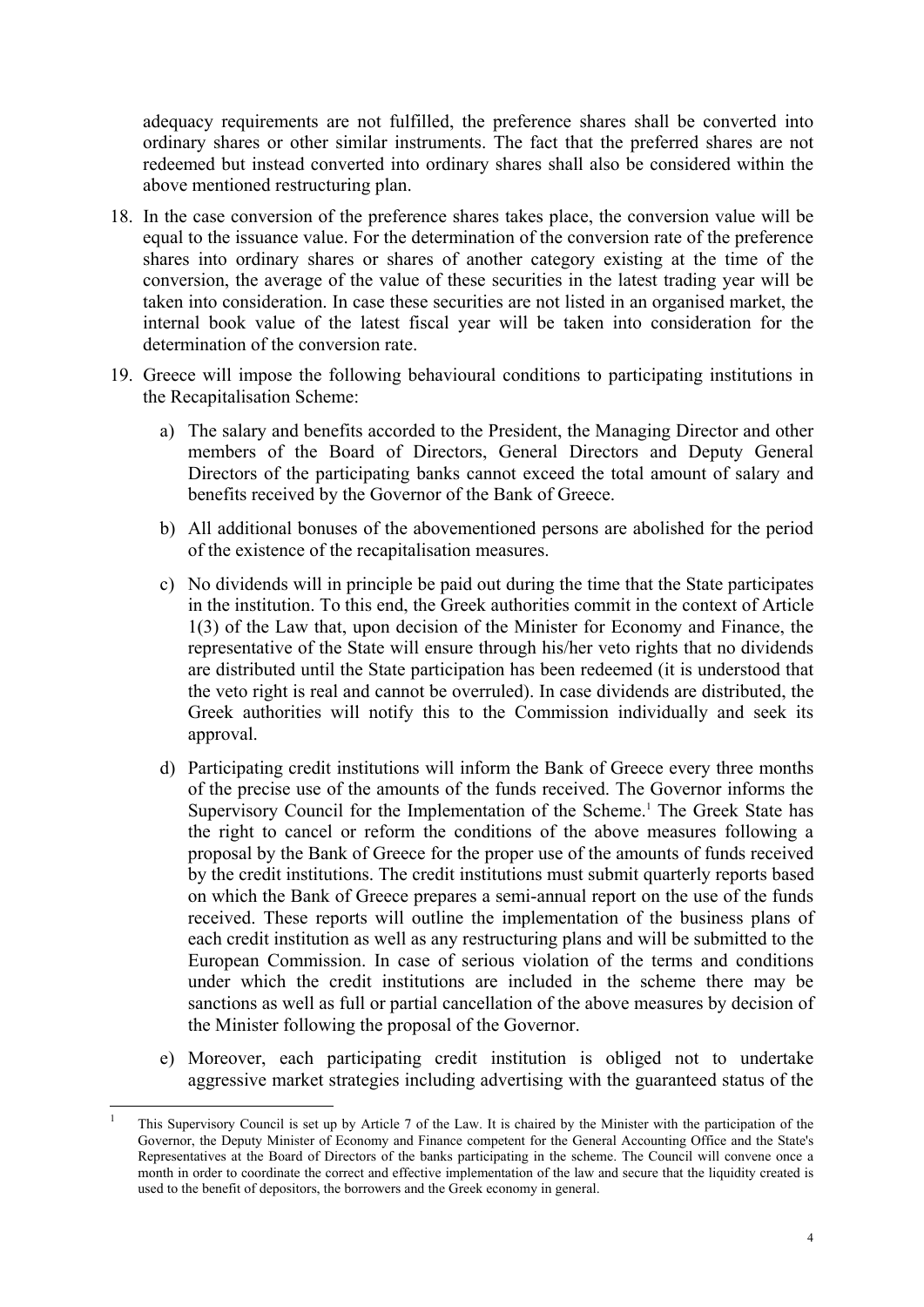beneficiary bank, especially against those competitors not receiving the same coverage/ not participating in the scheme.

- f) Participating credit institutions are also obliged to abstain from expanding their activities or pursuing other purposes in a way that unduly distorts competition. For this purpose, the participating credit institutions are obliged to ensure that during the implementation period the average increase of the total assets does not exceed the highest amount among:
	- the annual growth rate of the Greek nominal GDP on the previous year or
	- the average rate of increase of the Greek banking sector's total assets for the period 1987-2007 or
	- the average rate of increase of the EU banking sector's total assets for the previous six months.

The compliance with the above obligations is controlled by the Supervisory Council and is based on the reports mentioned under d).

## *B. The Guarantee Scheme*

- 20. Under Article 2 of the law Greece is making available a State guarantee to the credit institutions covering new debt issued after 19 November 2008. The guarantees cover all debt, except for subordinated debt and interbank deposits, issued in the following six months. This may be prolonged after approval of the Commission until 31 December 2009. The debt is further limited in so far as only debt with duration from three (3) months up to three (3) years is eligible.
- 21. The overall limit allocated to the scheme is set at EUR 15 billion.<sup>2</sup>
- 22. This amount will be distributed per financial institution based on the following criteria:
	- the liquidity and capital adequacy position of the financial institution and the likelihood its capital adequacy to be affected. The weighting of this criterion is set at 0, 5 of the total evaluation;
	- the size of the credit institution as derived by its market share in the general financing of the economy, as well as its importance in maintaining financial stability. The weighting of this criterion is set at 0,3 of the total evaluation;
	- the size of the residual maturity of the financial institution's liabilities until 31/12/2009. The weighting of this criterion is set at 0,1 of the total evaluation; and
	- the contribution of the credit institution in financing small and medium sized enterprises and residential loans. The weighting of this criterion is set at 0,1 of the total evaluation.
- 23. The guarantee will be provided for an appropriate fee. Collateral can also be provided although this is not compulsory.
- 24. The fee is calculated based on the procedure decided by the European Central Bank ("ECB", see in particular points 3 to 8). There will be a measure of institution-specific risk coupled with an additional per annum mark-up to cover the Greek State's credit risk.

 $\frac{1}{2}$  This limit is, however, being kept under review and can be amended but cannot exceed the amount of EUR 23 billion. Any amendment will have to be approved by the Commission.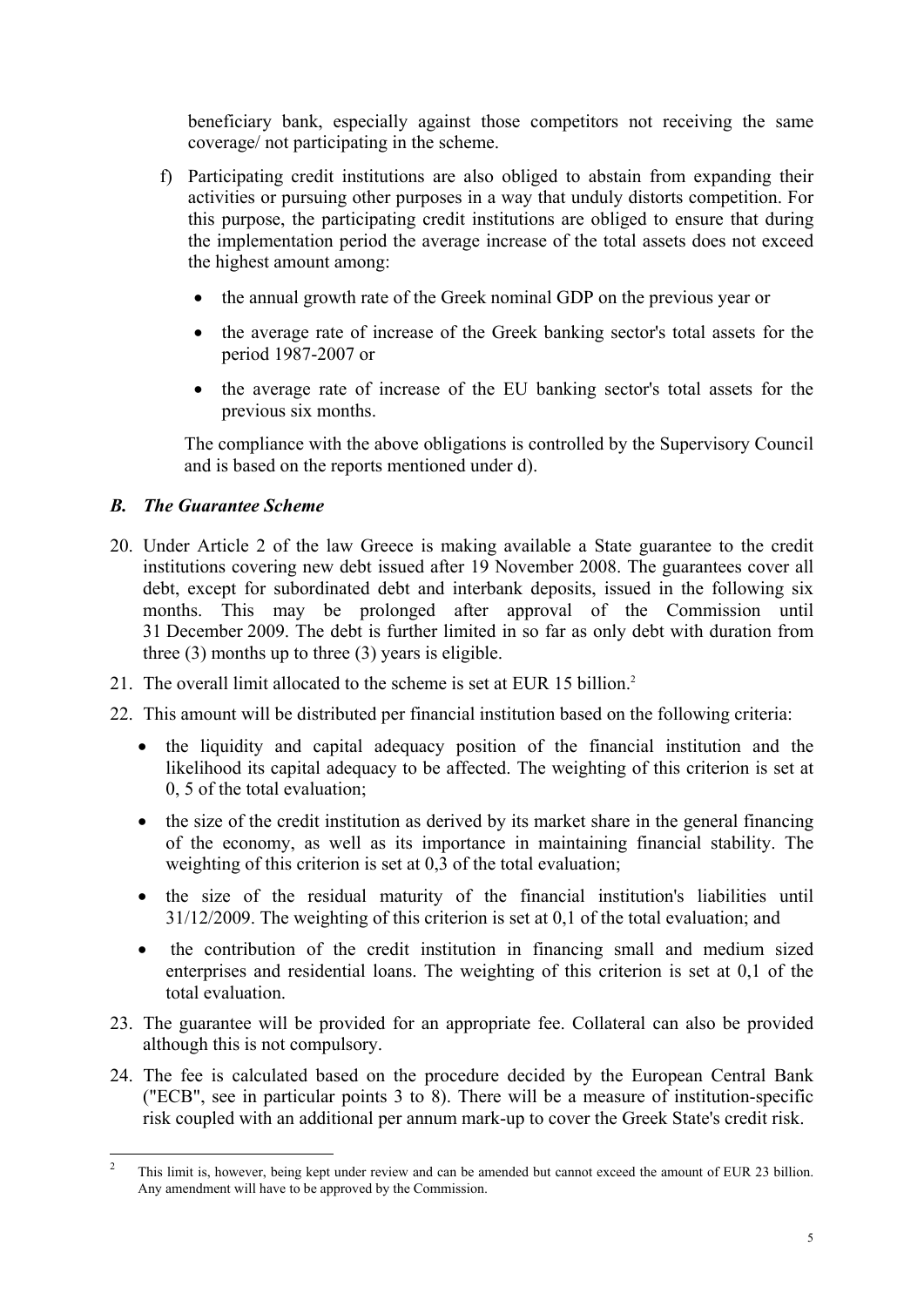- 25. This means for guarantees with duration of 3-12 months there will be only a fee of 50 basis points, or 25 basis points when collateral is provided. Guarantees with duration of more than 1 year will in principle be priced based on the median of five year CDS spreads of the credit institution concerned for the period 1/1/2007-31/8/2008 with an additional mark-up of 50 basis points when there is no collateral or 25 basis points when collateral is provided (the details correspond to points 6 to 8 of the ECB recommendations).<sup>3</sup>
- 26. The type of eligible collateral is listed in the implementing legislation (Article 4). In order to protect the State against a fall in the value of the collateral provided, a coefficient of adjustment (haircut) is applied according to the quality of the collateral. For example, for corporate loans with variable interest rates, with credit rating AAA, AA, A, a haircut of 10-15% (for the residual maturity below and above 5 years respectively) will be applied, for loans with credit rating BBB a haircut of 15-20% (for residual maturity below and above 5 years respectively) will be applied, for loans with credit rating BB a haircut of 20-25% and for loans with 1% <probability of default  $\langle 2.5\%$  a haircut of 40% will be applied. For residential loans a haircut of 20% is applied irrespective of the residual maturity or the way that the interest rate is determined. For loans to shipping companies, a haircut of 50% will be applied. For loans in foreign currency, except loans to shipping companies, an additional haircut of 15% will be applied.
- 27. The implementing law reserves the right to adjust the fee rate by a decision of the Minister of Economy and Finance according to market conditions but only upon approval of the European Commission.
- 28. The representative of the Greek State will participate in the Board of Directors of the credit institutions under the same terms and with the same legal consequences as under the recapitalisation scheme until the expiry of the guarantee provided.
- 29. Greece will impose the behavioural conditions referred to under point 19 d) to f) on the institutions benefiting from a state guarantee as those referred to under the recapitalisation scheme aimed at eliminating or minimising any distortive spillover effects. These will include a prohibition on the institution explicitly promoting itself on the basis of the state guarantee.
- 30. Finally, the Greek authorities commit in the case where the guarantee is drawn upon, to notify to the Commission within 6 months the restructuring or liquidation aid accompanied by a respective business plan.

### *C. The bond loan scheme*

1

<sup>3</sup> More specifically, credit institutions for which there are CDS data will pay a fee which is defined as the aggregate of: i) the minimum between the median of the current spreads of five year contracts of CDS type for the credit institution and the median of five year CDS spreads of a representative sample of Euro-zone banks, having equal credit rating with the credit institution concerned, for the period  $1/\overline{1}/2007-31/8/2008$  and ii) 50 or 25 basis points.

The median of five year CDS spreads of the banks' sample may also be used in case the spread of a particular institution is not considered appropriate to its credit quality.

Credit institutions for which there are no CDS data, and for which there is a credit risk rating, will pay a fee, which is defined as the aggregate of: i) the median of five year CDS spreads for the same period of a representative sample of Euro-zone banks as defined by Eurosystem, having the same credit rating with the credit institution concerned and ii) 50 or 25 basis points.

For credit institutions for which a credit risk rating is not available, the fee is defined as the aggregate of: i) the median of five year CDS spreads for the same period of a representative sample of Euro-zone banks as defined by the Eurosystem, having the worst credit rating for which data are available, adapted to the supervisory evaluation of each credit institution and ii) 50 or 25 basis points.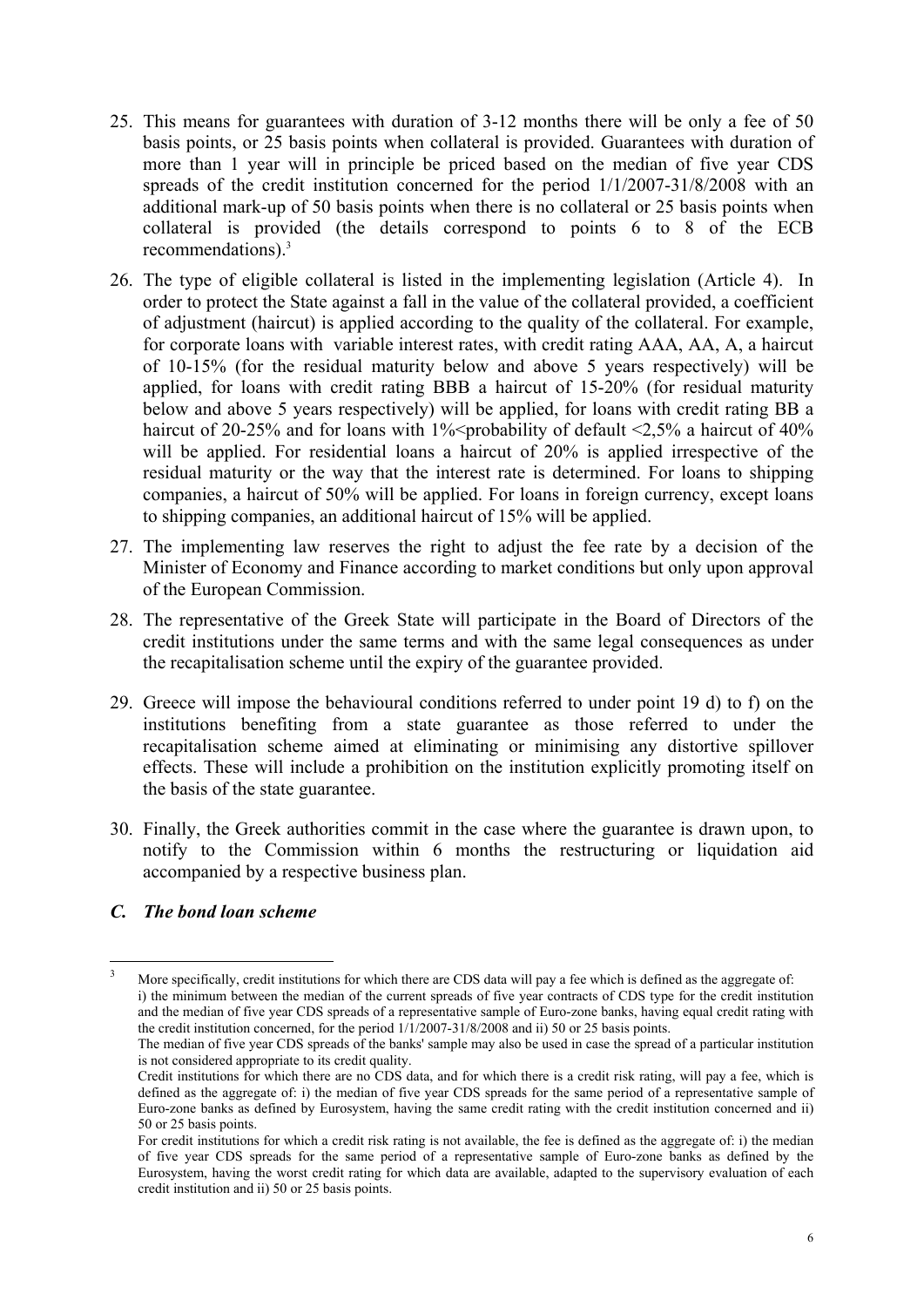- 31. Under Article 3 of the law the Greek State authorises the Public Debt Management Office (PDMO or O.D.DH.C) to issue Greek Government special purpose securities, i.e. bonds. These special purpose securities, with a maturity of up to three years, will be lent to eligible credit institutions for enhancing their liquidity. According to the Greek implementing laws, credit institutions that borrow these titles under the provisions of this scheme are obliged to use them as collateral in the refinancing transactions or marginal lending facilities of the European Central Bank and/or as collateral in interbank transactions for liquidity purposes.
- 32. The securities have zero coupons. They are listed in the Athens Stock Exchange, have an ISIN code and are monitored in the Secondary Market platform run by the Bank of Greece (H.D.A.T). Their lending to the credit institutions is materialised in tranches of 1.000.000 Euros. The securities are lent in their nominal value directly and exclusively to the credit institutions, transmitting to them the legal ownership of titles for the whole period of lending.
- 33. The overall limit allocated is EUR 8 billion. The initial window for credit institutions to borrow the bonds lasts for a period of six months and can only be extended upon the approval of the Commission. This amount will essentially be distributed per financial institution based on same criteria as the guarantee scheme (cf. point 22). The only difference is the second criterion i.e. it is the activity of the credit institution in the money market and its ability to redistribute liquidity that will be taken into account in the order of 0,3 of the total evaluation. 4
- 34. The credit institutions in possession of these special purpose securities are obliged to use the product of their liquidation for granting residential loans and loans to small and medium-sized enterprises under competitive terms.<sup>5</sup> The use of securities for enhanced liquidity as well as the use of the proceeds of liquidation will be supervised by the Bank of Greece. Also the behavioural conditions referred to under point 19 d) to f) apply.
- 35. These securities will be provided against a fee and collateral. The fee and collateral are equal to what the credit institution would pay for receiving a State guarantee (see point 25 and 26). The fee is payable at the beginning of the six months period or at the beginning of the remaining period up to the expiry of the securities if the remaining period is less than six months.
- 36. Except from the above granted fee, no other financial transaction is taking place for these securities. Consequently, the credit institutions do not transfer to the Greek State the amount received from using these securities for financing purposes, neither does the Greek State transfer to the credit institutions the nominal amount of securities at expiration. The coupon on the collateral provided remains with the credit institutions for the duration of the measure.
- 37. Finally, the Greek authorities commit in the case where a bank is unable to return the bonds and the collateral provided is not sufficient, to notify to the Commission within 6 months the restructuring or liquidation aid accompanied by a respective business plan.

 $\frac{1}{4}$  The provision of these securities to the credit institutions will be based on bilateral agreements concluded between the PDMO and the credit institution. The securities are returned to the PDMO and cancelled at the expiry of these agreements.

See Article 5 of the Greek Law.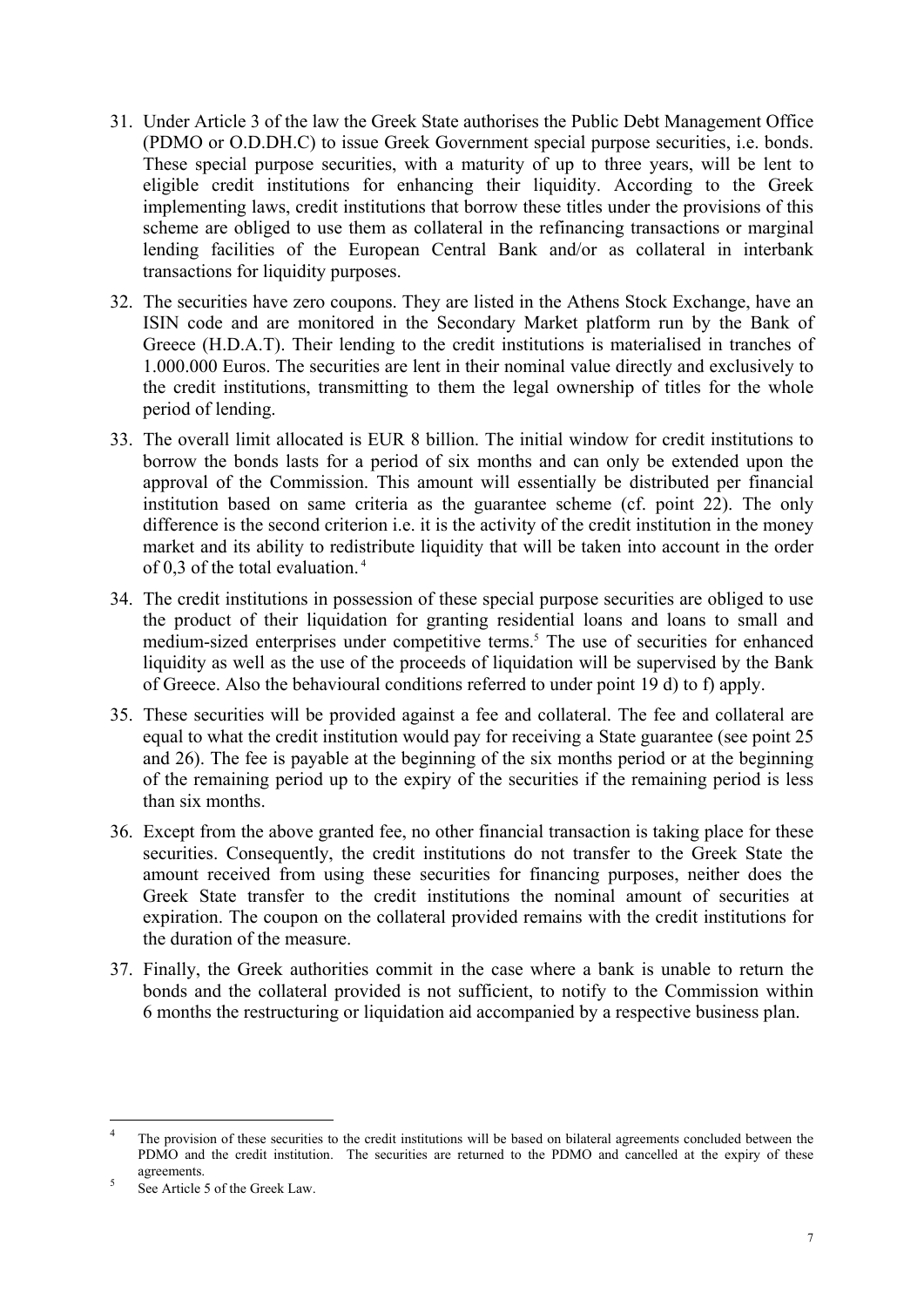## **III. POSITION OF GREECE**

- 38. The Greek authorities accept that the scheme contains state aid elements. They have stressed, however, that in creating these measures they have incorporated the recommendations of the Eurosystem, formulated to ensure a coordinated approach.
- 39. The Greek authorities seek urgent authorisation for the financial support scheme. […]<sup>∗</sup>
- 40. The various elements contained in the scheme: increased capital, a temporary guarantee to stimulate wholesale funding markets and the provision of necessary liquidity, represent in the view of the Greek authorities a comprehensive, necessary and proportionate package […].
- 41. The Greek authorities claim that the scheme is compatible with the common market because it is necessary to remedy a serious disturbance in the Greek economy pursuant to Article 87(3)(b) of the EC Treaty.
- 42. A letter sent by the Bank of Greece dated 14 November 2008 […].
- 43. The Greek authorities consider that the notified scheme does not involve any unduly adverse spill-over effects on other Member States or undue distortions of competition. The measures are open to any bank authorised to operate in Greece (whether Greek or foreign-owned) which requires it, and therefore are open and non-discriminatory and do not threaten to distort competition.
- 44. The Greek authorities submit that all possible measures have been taken in order to ensure the Commission that the scheme will not allow the credit institutions to expand their business in a disproportionate manner. To this end, they have undertaken to impose a number of behavioural conditions as set out under point 19 of this decision.
- 45. The Greek authorities commit to seek the Commission's approval, should it be necessary for the measures to continue beyond six months. They will also seek approval if the funds dispensed under the different categories are modified or exceed the thresholds in this notification.

### **IV. ASSESSMENT**

1

### **1. State aid character of the scheme**

- 46. As set out in Article 87(1) EC, any aid granted by a Member State or through state resources in any form whatsoever which distorts or threatens to distort competition by favouring certain undertakings or the production of certain goods shall, in so far as it affects trade between Member States, be incompatible with the common market.
- 47. First, the Commission agrees with the position of Greece that the scheme constitutes aid to the credit institutions concerned, pursuant to Article 87 (1) EC.
- 48. The recapitalisation, the guarantee and the bond loan to the credit institutions allow the beneficiaries to secure the required capital as well as liquidity on more advantageous conditions than would otherwise be possible in the light of the prevailing conditions in the financial markets. This gives an economic advantage to the beneficiaries and

<sup>∗</sup> Confidential information, also indicated below by […].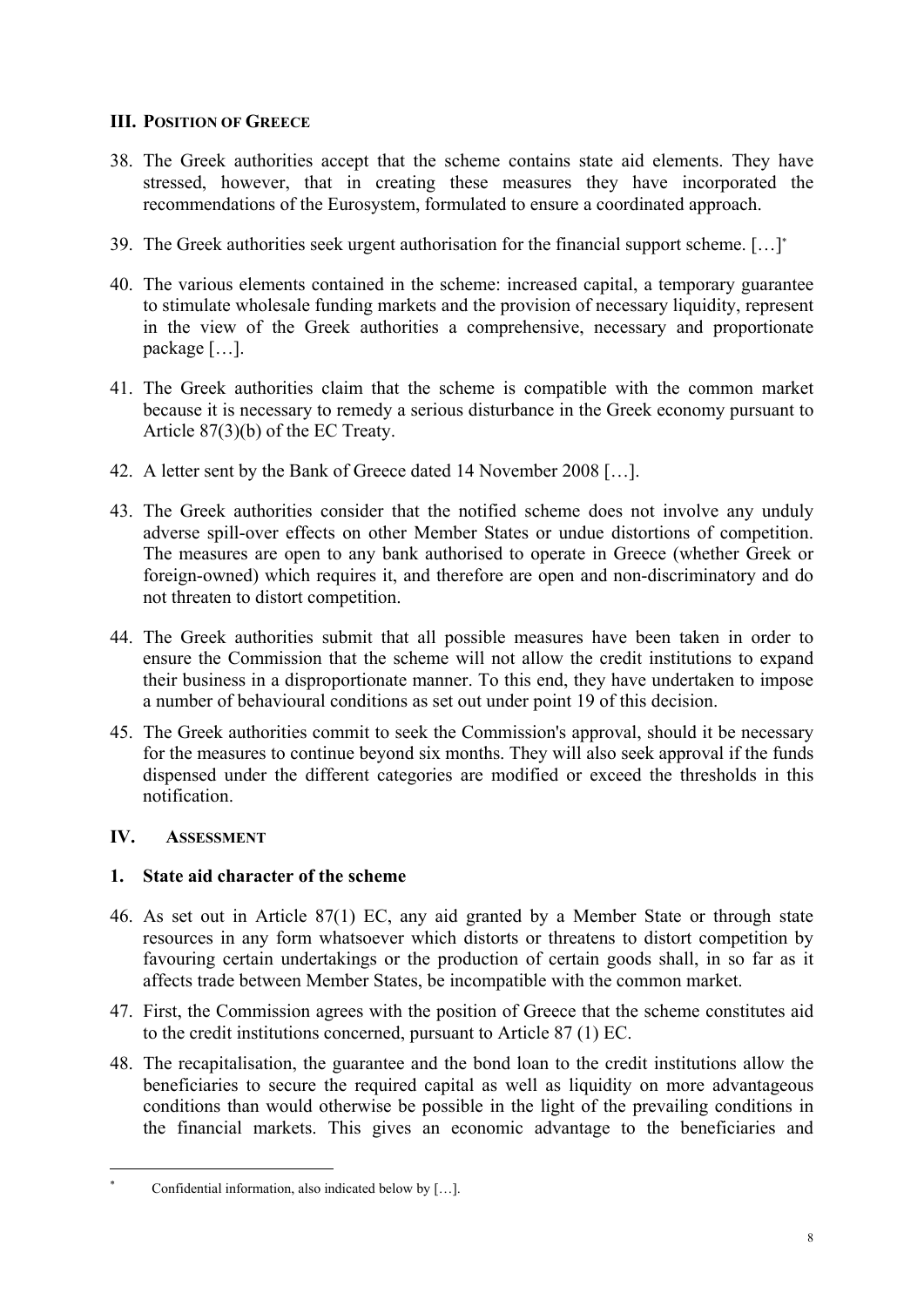strengthens their position compared to that of their competitors in Greece and other Member States and must therefore be regarded as distorting competition and affecting trade between Member States. The advantage is selective since it only benefits the beneficiaries of the scheme and is provided through State resources.

49. In particular, it should be noted that no market economy investor would have undertaken the recapitalisation, provided the guarantee or the bond loan. Regarding the capitalisation, the Commission recalls that a market economy investor expects a reasonable return on his investment<sup>6</sup> which is not the case here. For the current scheme this is confirmed by the fact that the State is investing because no market economy operator would have been willing to invest on similar terms. Regarding the guarantee, the Commission is convinced that in the current circumstances of financial crisis no market economy investor would have granted such a guarantee on securities or loans to be provided by the participating banks.<sup>7</sup> The same applies to the risk assumed through the bond loan.

### **2. Compatibility of the Financial Support Measures**

### **a) Application of Article 87(3)(b) EC**

1

- 50. Greece intends to provide capital injections and operating aid under a scheme which is granted to assist credit institutions. Given the present circumstances in the financial market, the Commission considers that it is appropriate to examine this measure directly under the Treaty rules and in particular under Article 87(3)(b) EC.
- 51. Article 87 (3) (b) EC enables the Commission to declare aid compatible with the Common Market if it is "to remedy a serious disturbance in the economy of a Member State. The Commission recalls that the Court of First Instance has stressed that Article 87 (3) (b) EC needs to be applied restrictively and must tackle a disturbance in the entire economy of a Member State.<sup>8</sup>
- 52. The Commission considers that the present scheme concerns the entire Greek banking industry. The Commission does not dispute the analysis of the Greek authorities that the current global financial crisis has made access to liquidity more difficult for credit institutions across the board and has also eroded confidence in the creditworthiness of counterparties. In these circumstances, even fundamentally sound credit institutions are under severe pressure. The Commission also considers that if the issues of lack of liquidity and lack of confidence are not addressed, it will result not only in difficulties for the banking sector but, due to that sector's pivotal role in providing financing to the rest of the economy, will also have a systemic effect on the Greek economy as a whole. The Commission does not dispute that the present scheme is designed to address the problems of the lack of liquidity and lack of confidence that are currently striking Greek banks.

<sup>6</sup> Joined Cases T-228/99 and T-233/99 *Westdeutsche Landesbank Girozentrale* [2003] ECR II-435, para. 314. 7

Cf Commission decision of 10 October 2008 in case NN 51/2008 *Guarantee scheme for banks in Denmark*, not yet published, at point 32. 8

Cf. in principle case Joined Cases T-132/96 and T-143/96 *Freistaat Sachsen and Volkswagen AG Commission* [1999] ECR II-3663, para. 167. Confirmed in Commission Decision in case C 47/1996, *Crédit Lyonnais*, OJ 1998 L 221/28, point 10.1, Commission Decision in Case C28/2002 *Bankgesellschaft Berlin*, OJ 2005 L 116, page 1, points 153 *et seq*  and Commission Decision in Case C50/2006 *BAWAG*, not yet published, points 166. See Commission Decision of 5 December 2007 in case NN 70/2007, *Northern Rock*, OJ C 43 of 16.2.2008, p. 1, Commission Decision of 30 April 2008 in case NN 25/2008, *Rescue aid to WestLB*, OJ C 189 of 26.7.2008, p. 3, Commission Decision of 4 June 2008 in Case C9/2008 *SachsenLB*, not yet published.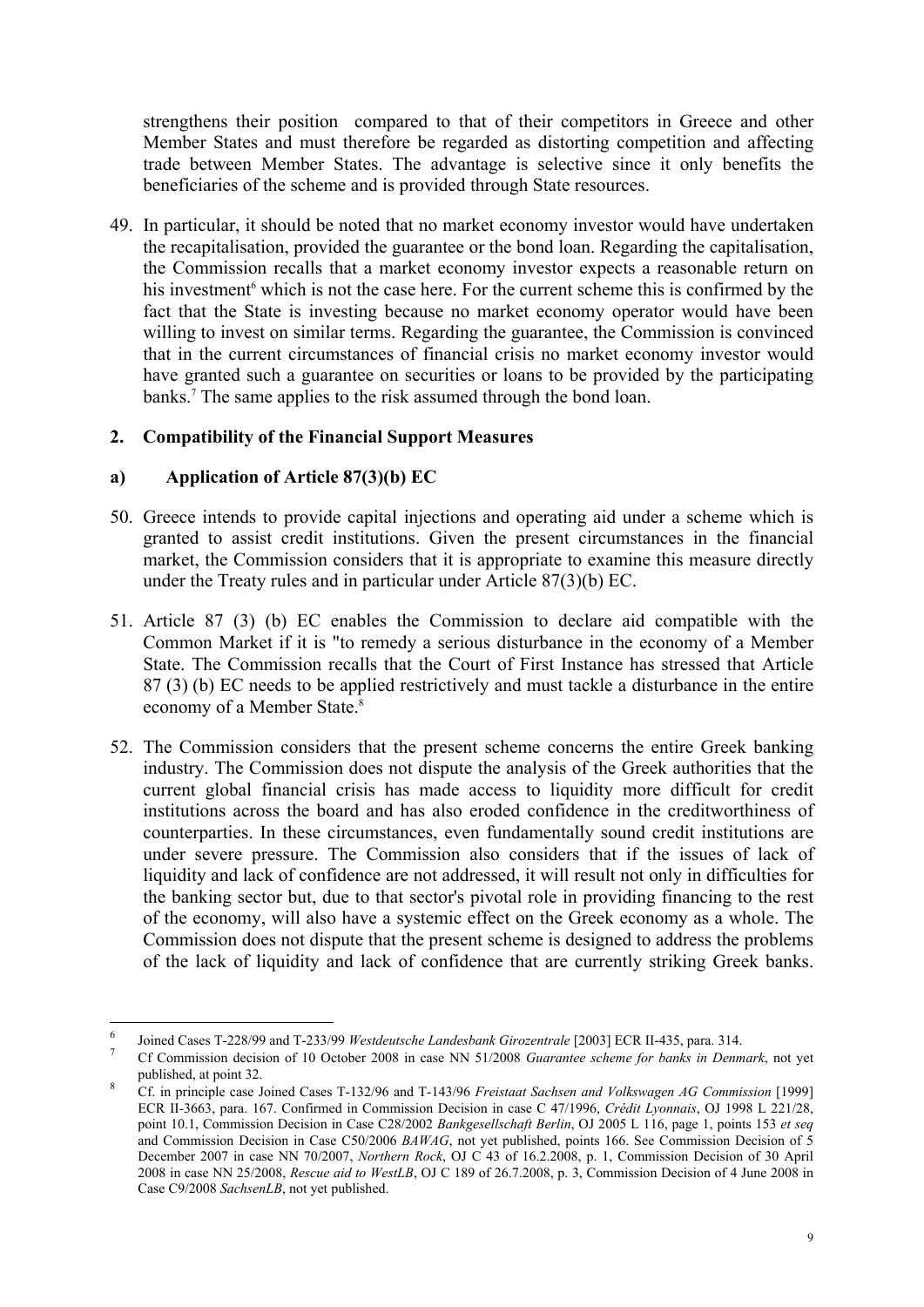Therefore it finds that the scheme aims at remedying a serious disturbance in the Greek economy.

# **b) Conditions for compatibility under Article 87 (3) (b)**

- 53. In line with the Commission Communication on 'The application of State aid rules to measures taken in relation to financial institutions in the context of the current global financial crisis',<sup>9</sup> in order for an aid scheme to be compatible, any aid or aid scheme must comply with general criteria for compatibility under Article 87 (3) EC, viewed in the light of the general objectives of the Treaty and in particular Articles 3 (1) (g) and 4 (2) EC, which imply compliance with the following conditions: $10<sup>10</sup>$ 
	- a. *Appropriateness*: The aid has to be well targeted to its objective, i.e. in this case to remedy a serious disturbance in the entire economy. This would not be the case if the measure is not appropriate to remedy the disturbance.
	- b. *Necessity*: The aid measure must, in its amount and form, be necessary to achieve the objective. That implies that it must be of the minimum amount necessary to reach the objective, and take the form most appropriate to remedy the disturbance. In other words, if a lesser amount of aid or a measure in a less distortive form (e.g. a temporary and limited guarantee instead of a capital injection) were sufficient to remedy a serious disturbance in the entire economy, the measures in question would not be necessary. This is confirmed by settled case law of the Court of Justice.<sup>11</sup>
	- c. *Proportionality*: The positive effects of the measures must be properly balanced against the distortions of competition, in order for the distortions to be limited to the minimum necessary to reach the measures' objectives. This follows from Article 3 (1) g EC and Article 4 (1) and (2) EC, which provide that the Community shall ensure the proper functioning of an internal market with free competition. Therefore, Article 87 (1) EC prohibits all selective public measures that are capable of distorting trade between Member States. Any derogation under Article 87 (3) b) EC which authorises State aid must ensure that such aid is limited to that necessary to achieve its stated objective.

### **c) Assessment of the Recapitalisation Scheme**

54. The objective of the Recapitalisation Scheme is to strengthen the economic capital of the banking system and to ensure that banks are sufficiently strongly capitalised so as to better withstand potential stress. The Commission has already observed in several cases

<sup>1</sup> 9  $\bigcup_{10}^{9}$  OJ C 270 of 25.10.2008, p. 8.

<sup>10</sup> Cf. Commission decision of 10 October 2008 in case NN 51/2008 *Guarantee scheme for banks in Denmark*, not yet published, at point 41. As well as all following schemes such as N 512/2008 (UK), N 48/2008 (Ireland), N 512/2008 (Germany), N 533 /2008 (Sweden), N 548/08 (France), NN 54/A/2008 (Spain) etc.<br><sup>11</sup> Cf. Case 730/79, *Philip Morris* [1980] ECR 2671. This line of authority has recently been reaffirmed by the Court of

Justice in. Case C-390/06, *Nuova Agricast v Ministero delle Attività Produttive* of 15 April 2008, where the Court held that, "As is clear from Case 730/79 […], aid which improves the financial situation of the recipient undertaking without being necessary for the attainment of the objectives specified in Article 87(3) EC cannot be considered compatible with the common market […]."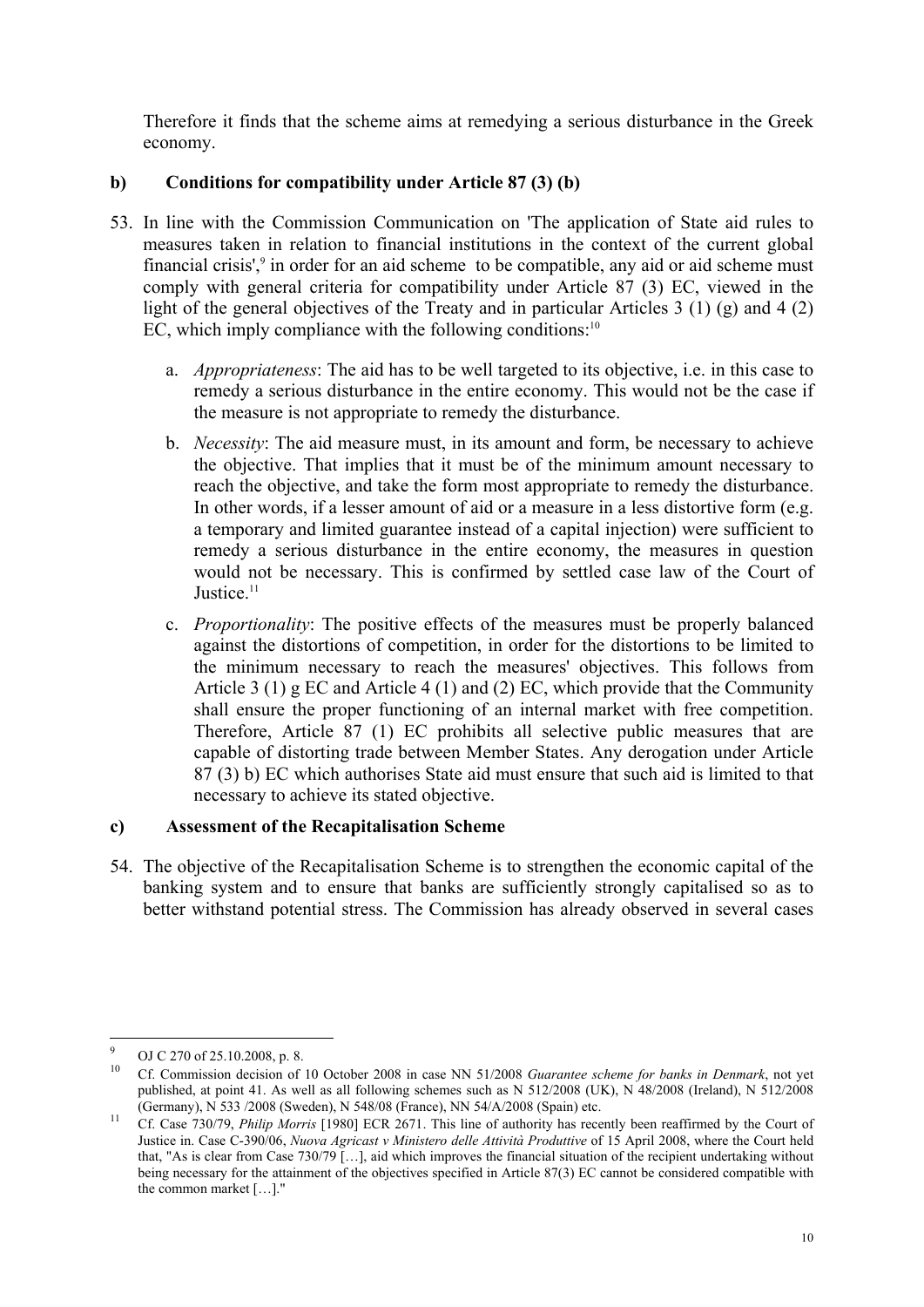that a recapitalisation scheme is in principle an appropriate means to strengthen the banks and thus to restore market confidence.<sup>12</sup>

- 55. In addition, the Commission notes that the scheme is in principle not aimed at enterprises in difficulty but applies to enterprises whose capital base is only to be strengthened against possible losses. The provision of capital can be seen as a confidence building measure aimed at restoring the trust of third parties in Greek credit institutions and is thus intended to prevent enterprises which are fundamentally sound from falling into difficulties as a result of the existing ongoing crisis. The scope of the recapitalisation scheme therefore seems appropriate to strengthening the Greek banking sector and to contributing to the revival of interbank lending in Greece.<sup>13</sup>
- 56. In addition, the allocation of capital is based on objective criteria, with particular importance on ensuring a sufficient level of capitalisation with respect to the solvency requirements.<sup>14</sup>
- 57. The Recapitalisation Scheme is also limited to the minimum necessary in scope and time. With regard to its temporal scope, the Commission notes positively that Greece has limited the window to enter the scheme initially to 6 months only. With regard to the size of the measure, the Commission notes positively that the recapitalisation scheme is limited to a maximum amount of EUR 5 billion.
- 58. Moreover, capital interventions in credit institutions must be done at terms that minimise the amount of aid. A key element in this respect is an appropriate, market oriented remuneration on the capital invested.<sup>15</sup> The Commission observes that Greece is requesting a remuneration of 10 % for the preference shares on a non cumulative basis and that it expects redemption after 5 years, if the banking authorities approve such a redemption. However, in the event that the bank is unable to repay the State after five years or if the banking supervisor does not approve such redemption, the latter will be entitled to take an equity stake with a similar value to its original investment.
- 59. Regarding market orientated terms that minimise the amount of aid, recent data show that, reflecting current distressed market conditions, the current yield for hybrid Tier 1 capital, such as preference shares, is in the vicinity of  $15\%$  or more.<sup>16</sup> However, the Commission acknowledges that setting the remuneration as high as the current clearing level would restrain the credit institutions from using such measures. Moreover, it is the Commission's intention to adjust to long term market conditions and not to impose the current unfavourable conditions on the credit institutions today. In addition, in recent decisions on the recapitalisation schemes in the UK and Germany, the Commission accepted, in the context of strict behavioural conditions, remuneration levels of 12% and

 $12<sup>12</sup>$ 12 Commission Decision of 13 October 2008 in Case N507/2008 Guarantee Scheme for banks in the United Kingdom, not yet published, point 46 et seq. and Commission decision of 27.10.2008 in case N512/2008 *Support measures for financial institutions in Germany,* not yet published, point 41 et seq.<br><sup>13</sup> Commission Decision of 13 October 2008 in Case N507/2008 Guarantee Scheme for banks in the United Kingdom, not

yet published, par. 49<br><sup>14</sup> This is emphasised in the Commission communication on the application of state aid rules to measures taken in relation

to financial institutions in the context of the current financial crisis, OJ C 270 of 25.10.2008, p. 8, point 37.<br>See in particular the Commission communication on the application of state aid rules to measures taken in r

<sup>&</sup>lt;sup>16</sup> For example JP Morgan, Europe Credit Research, 27.10.2008; Merrill Lynch data on euro denominated tier 1 debt from at least investment grade rated financial institutions, publicly issued in the Eurobond market or in the domestic market of Member States' having adopted the euro. Data are provided by ECOWIN (ml: et10yld).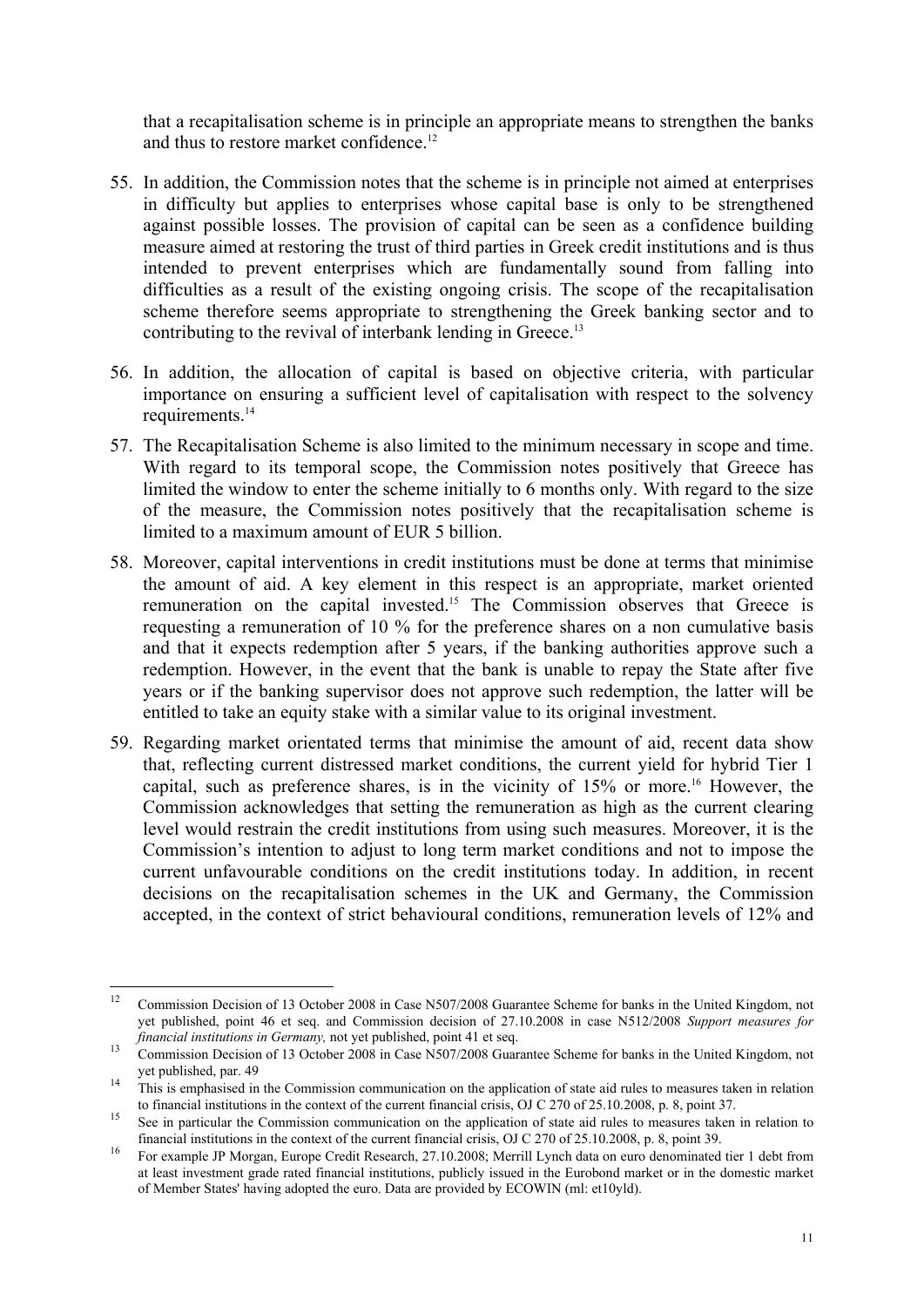10% respectively.17 Therefore, the Commission considers that an expected overall return of 10% would be also acceptable in the present case, if equivalent behavioural conditions are met.<sup>18</sup>

- 60. The irreversible nature of capital injections also entails the need that the scheme must establish some clear ex ante behavioural safeguards which the Member State must monitor and enforce in order to ensure their observance and to take steps avoiding undue distortions of competition.<sup>19</sup>
- 61. One crucial behavioural constraint is the ban on dividends, which provides a clear incentive for a bank's shareholders to support redemption of the State's participation at the earliest opportunity. The non-distribution of dividends also ensures that the capital base of the bank is built up through the accumulation of reserves, which is in line with the overall purpose of the measure.
- 62. Furthermore, the Commission observes a number of other significant behavioural commitments, as indicated above in point 20. In particular the obligation that the beneficiary needs to maintain a certain solvency ratio (see above point 9) and that the credit institutions are not allowed to grow their balance sheets faster than at agreed indicative rates, should ensure that the institutions do not engage in aggressive commercial strategies or expansion of their activities that would imply undue distortions of competition.20 In that context, the fact that the law requires the credit institutions to review their operations on a regular basis and limits the remuneration of the credit institutions' executives for the period of application of the relevant scheme is also viewed positively by the Commission.
- 63. Finally, the Commission notes positively that the Greek authorities committed that the beneficiaries will within six months of implementation of the measure present a restructuring plan.21 Such plans are the cornerstone of the Community Guidelines on State aid for Rescuing and Restructuring Firms in Difficulty<sup>22</sup> (hereinafter "R&R guidelines") which articulate the Commission's understanding of Article 87 (3) (c) EC for this type of aid. For any aid to a firm in difficulty, it is in the common interest that the company returns to long term viability and that this is sufficiently scrutinized, by means of the restructuring plan. However, and also in line with the R&R guidelines, the Commission will not require such a plan where the beneficiary has redeemed the State's stake within 6 months.
- 64. On the basis of the above, the Greek Recapitalisation Scheme can be considered compatible with the common market.

 $17$ 17 See Commission decision of 13.10.2008 in case N507/2008 *Financial Support Measures to the banking Industry in the UK*, not yet published, point 52 and Commission decision of 27.10.2008 in case N512/2008 *Support measures for financial institutions in Germany,* not yet published, point 55. Remuneration was even higher in Commission decision of 12.11.2008 in case N 528/08 *ING*, not yet published.<br><sup>18</sup> Commission decision of 27.10.2008 in case N512/2008 *Support measures for financial institutions in Germany*, not yet

published point 55 fn. 19.<br>
See in particular the Commission communication on the application of state aid rules to measures taken in relation to<br>
financial institutions in the context of the current financial crisis, OJ C

<sup>&</sup>lt;sup>20</sup> Commission Decision of 13 October 2008 in Case N507/2008 Guarantee Scheme for banks in the United Kingdom, not yet published, par. 53. 21 In order to facilitate the work of the Member States and the Commission, the Commission will be prepared to examine

grouped notifications of similar restructuring cases. The Commission may also consider that there is no need to submit a plan relating to a pure liquidation of the institution, or where the size of the residual economic activity is negligible. 22 OJ C 244, 1.10.2004, p. 2.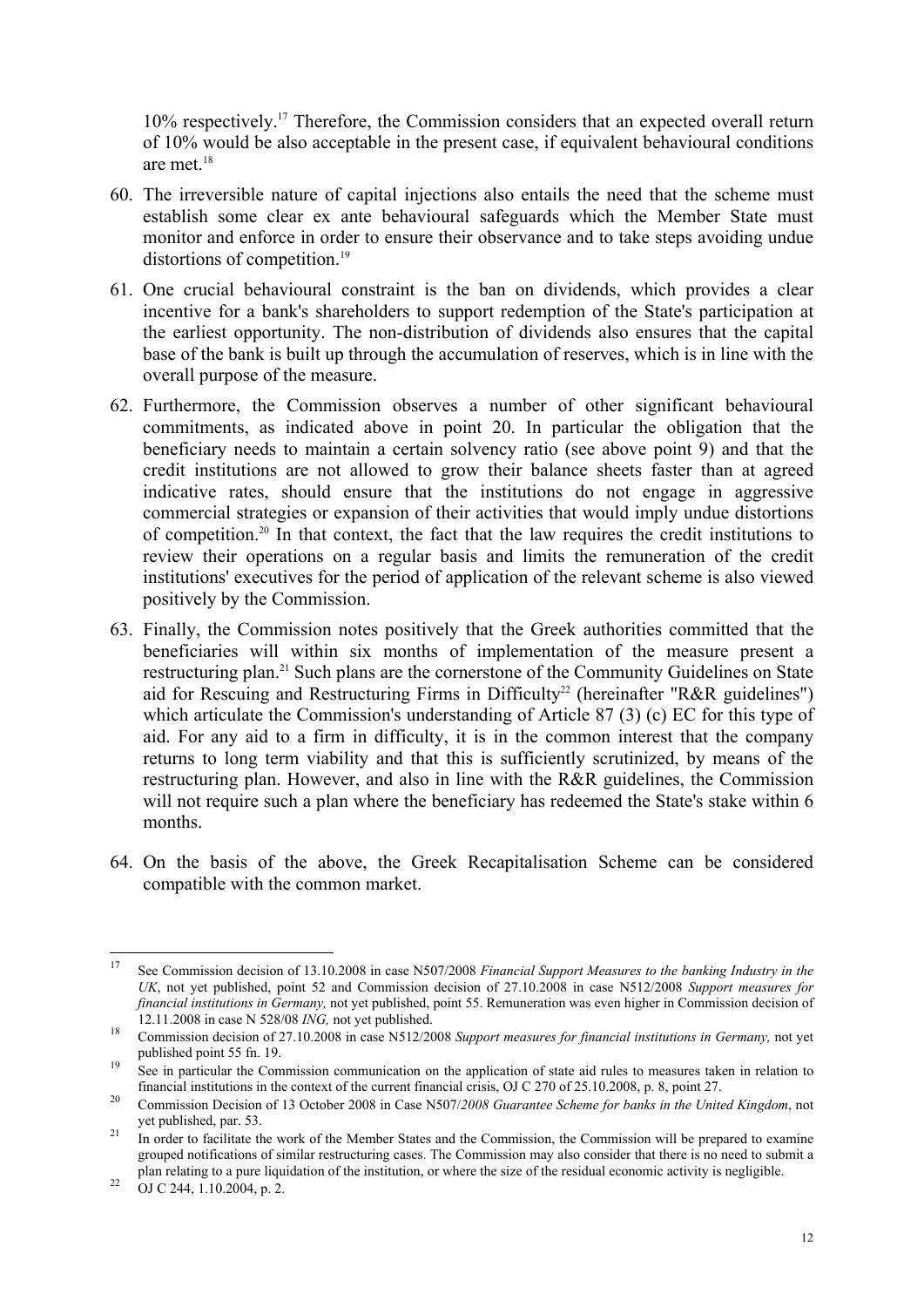#### **d) Assessment of the Guarantee Scheme**

- 65. The objective of the present guarantee scheme is to provide a safety net to investors that purchase the newly issued debt of, or lend to, the participating credit institutions, so that these institutions can have sufficient access to liquidity. This is a reaction to the international market failure where even healthy banks are facing difficulties in fulfilling their central role in financial intermediation. The Commission considers that such guarantee schemes should help to overcome this market failure, by establishing the conditions for the revival of the interbank lending market. It therefore regards the scheme as an appropriate means to meet the objective.23
- 66. In addition, the scheme is targeted at the appropriate beneficiaries which are all Greek banks, including the subsidiaries of foreign banks. The scheme is limited in principle to solvent companies that fullfil a certain capital adequacy ratio set by the Bank of Greece i.e. above 8%. Moreover, the maintenance of an appropriate ratio is one of the main eligibility criterion for the allocation of the guarantee.
- 67. Furthermore, only the borrowing of credit institutions can benefit from the guarantee scheme; therefore there will be no guarantees granted for lending in favour of particular undertakings or sectors of the Greek economy. Although Article 5 of the law states that "…and the guarantee allocated according to Article 2 could relate to grants to businesses of vital importance for the country's growth" the Greek authorities will ensure that this refers to guarantees granted to credit institutions only and will not be used directly or indirectly in order to favour the granting of loans or other financial instruments to particular undertakings or sectors of the Greek economy. That means that, apart from the general motivation of the State guarantee scheme to support the Greek economy, there should be no condition or any other link that the guarantee has to be related to specific Greek businesses.
- 68. As regards necessity, the guarantee scheme is limited to the minimum necessary in material scope and time. As regards material scope, the Commission notes positively that Greece is in principle limiting the guarantee to the forms of financing that are considered a specific source of difficulties, i.e. short to medium term interbank lending.<sup>24</sup> On the other hand it excludes from its scope subordinated debt as well as existing debt.
- 69. As regards temporal scope, the guarantee applies to the newly issued debt for up to three years. In general, the Commission is of the view that the duration of a guarantee should be as short as possible. In this regard, the Commission notes positively an additional safeguard in the present scheme in so far as it has a limited issuance period of initially six months. The temporal scope is thus in principle justified.
- 70. As regards proportionality, the distortion of competition is minimised by various safeguards. Above all, the aid amount is minimised through a market orientated premium. It can be estimated that in this way the credit institutions pay on average an adequate premium. The banks will pay a premium of 50 bps plus the median of the 5-year CDS spread over the 20 months period ending on 31 August 2008. This can be considered

<sup>23</sup> 23 See Commission Decision of 10 October 2008 in case NN 51/2008 *Guarantee scheme for banks in Denmark*, not yet published, at point 42, Commission Decision of 13 October 2008 in case N 507/2008 *Financial Support Measures to the Banking Industry in the UK*, not yet published, at point 56, and Commission decision of 13 October 2008 in case NN

<sup>48/2008</sup> *Guarantee scheme for banks in Ireland*, not yet published, at point 59.<br><sup>24</sup> This is emphasised in the Commission communication on the application of state aid rules to measures taken in relation to financial institutions in the context of the current financial crisis, OJ C 270 of 25.10.2008, p. 8, point 21.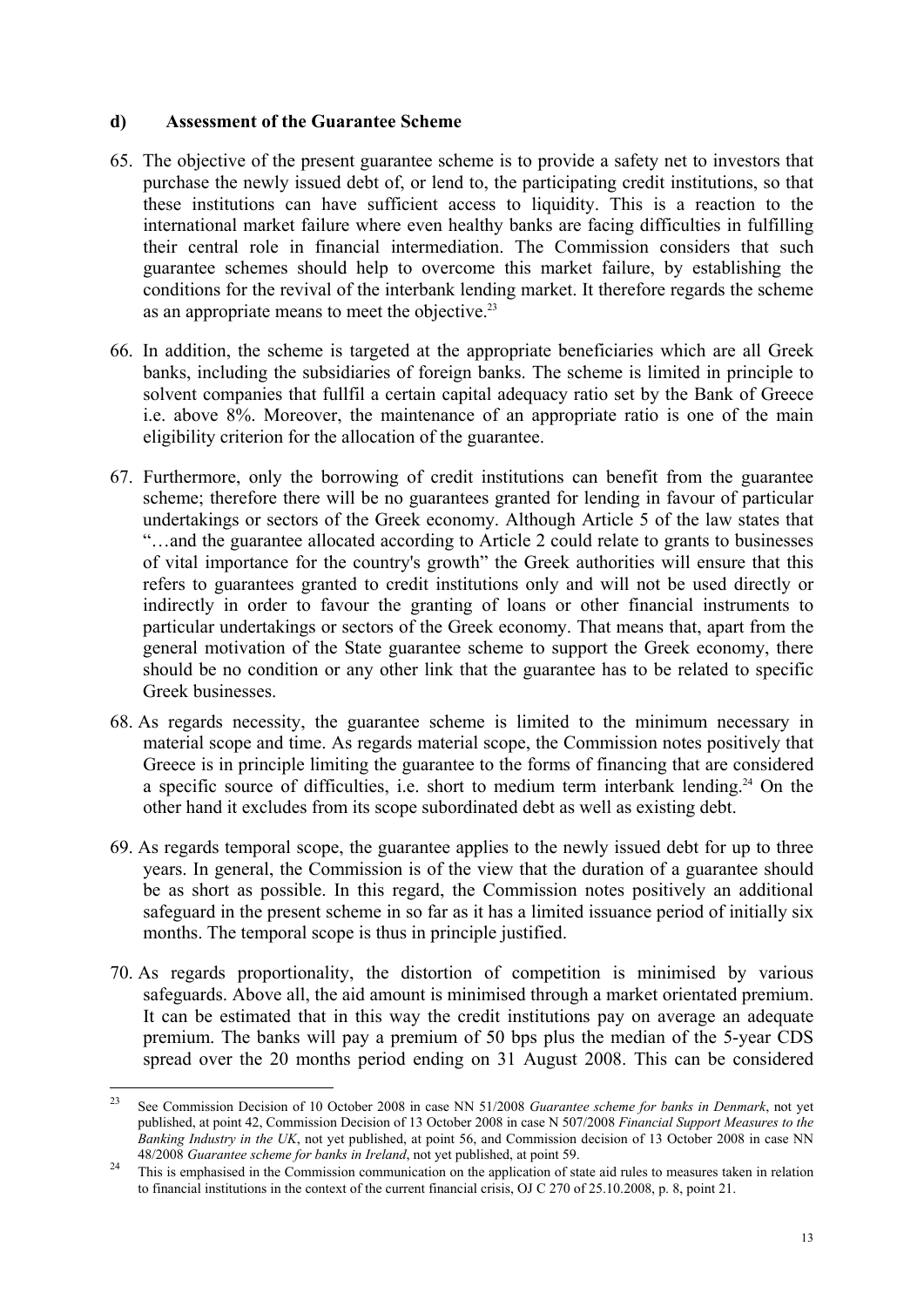proportionate and consistent with the recent practice of the Commission.25 In addition, the Commission notes that this is also in line with the recommendations of the ECB, which also aim at the establishment of an appropriate framework for premiums on guarantees issued in the Euro zone.

- 71. Also the fact that, for guarantees where collateral is provided, the add-on is lowered, is in line with the ECB as it allows for a lower add on in cases where the guaranteed debt is collateralised. Indeed the participating institutions must provide collateral to the Bank of Greece that will be subject to significant haircuts, of up to 60% in some cases, and will be monitored throughout the duration of the scheme. Therefore a reduction of 50 % in the add-on fee seems on this basis reasonable.<sup>26</sup>
- 72. Given that these ECB recommendations are themselves building upon the Commission's decision in the case of the UK (N 507/2008), the ECB criteria should be applied in parallel with the behavioural constraints that were established in this decision. In this regard, the behavioural constraints outlined in point 19 and 29 fulfil this requirement.
- 73. Indeed, the scheme includes several strong behavioural constraints which help to ensure that the participating credit institutions do not expand their activities under the scheme and thus do not receive more support than necessary for re-establishing their long term viability.27 This concerns a limitation of the expansion of activities on an individual and an aggregate level of all participating credit institutions against clear benchmarks.
- 74. Furthermore, the Commission acknowledges that Greece has committed to provide a restructuring or liquidation plan, within six months, for any institution that causes the guarantee to be drawn.
- 75. On the basis of the above, the Greek Guarantee scheme can be considered compatible with the Common market.

### **e) Assessment of the bond loan scheme**

- 76. As in the case of the guarantee scheme, the objective of the bond loan scheme is to ensure that credit institutions have sufficient access to liquidity. The temporary acquisition of government bonds to be used as collateral should enable illiquid assets to be released and used for other purposes. In the current financial situation, other banks may not be willing to accept these types of assets as collateral for loans. This measure therefore allows the credit institutions to fund their business more easily. Therefore, measures such as a bond loan mechanism can also be considered as an effective means of overcoming the current difficulties and is thus appropriate.
- 77. The measures are limited in principle to solvent companies that fullfil a certain capital adequacy ratio set by the Bank of Greece i.e. above 8%. Moreover, the maintenance of an appropriate ratio is one of the main eligibility criterion for the allocation of the bonds.

<sup>25</sup> 25 A similar approach is taken in Commission decision of 27 October 2008 in case NN 512/2008 *Guarantee scheme for banks in Germany*, not yet published, point 66 and the following schemes such as N 533/2008 (Sweden), N 548/08 (France), NN 54/A/2008 (Spain), N524/2008 (The Netherlands), N 567/08 (Finland). 26 See for the case of covered bonds Commission Decision of 29 October 2008 in case NN 533/2008 *Support measures for* 

*the banking industry in Sweden*, not yet published, at point 46.<br><sup>27</sup> A similar principle is contained in point 44 of the Rescue and Restructuring guidelines.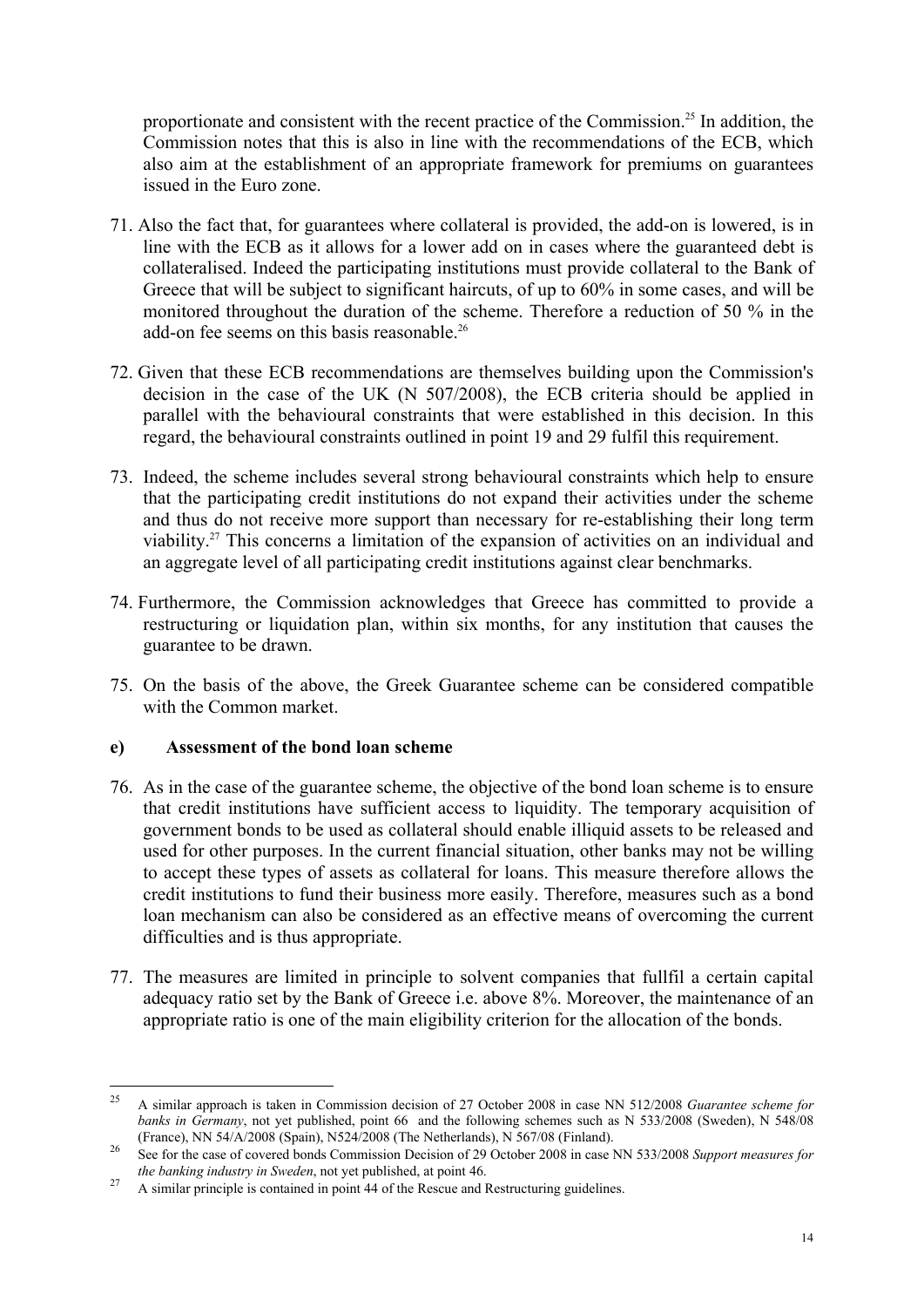- 78. The Commission therefore considers the approach taken by the bond loan mechanism as appropriate to resolving the liquidity problem currently facing Greek credit institutions.
- 79. As far as necessity is concerned, the mechanism consisting in the temporary loan of Greek Government bonds to eligible credit institutions is limited to the minimum necessary in scope and time.
- 80. As regards temporal scope, the window to enter into the bond loan scheme will be initially only six months. The duration of the bond loan will not exceed three years, after which the securities must be returned to the Greek State.
- 81. As regards scope, the economic effect of the bond loan is comparable to a guarantee against collateral. The state is providing a bond for a defined period, against collateral that has been subjected to a significant haircut, which will allow the banks to access liquidity from interbank markets or the ECB. No financial transaction, other than the fee paid by the borrowing banks, takes place on the transfer of the bonds. Only in the event that the bank is both unable to repay the institutions that provided it with liquidity and that the collateral provided by the credit institutions is insufficient to cover the creditors' claims, will the state be called upon to repay the bonds that it originally issued. It must therefore be ensured that the State is properly remunerated for the guarantee.<sup>28</sup>
- 82. In this regard, the aid amount is minimised through the provision of collateral and a market orientated premium. As in the case of the guarantee the participating institutions must provide eligible collateral, to the Bank of Greece, which will be subject to significant haircuts, of up to 60% in some cases, and be monitored throughout the duration of the scheme. In the event of a bank defaulting on its obligations to its creditors, who would then approach the state to redeem the Greek bonds that they had accepted as security, this collateral would protect the state from losses.
- 83. Furthermore, the credit institutions will pay an adequate premium of 25 bps plus the median of the 5-year CDS spread over the 20 months period ending on 31 August 2008. This is in line with the Commission's practice on guarantees and the ECB's recommendations on the fee guarantees where collateral is provided, as outlined above. Moreover, given that the State only provides bonds with a zero coupon and not liquidity, the State has, contrary to other systems where the state accepted assets directly for liquidity, no direct financing costs.<sup>29</sup> As a result, the Commission considers that the bond loan scheme can be considered proportional.
- 84. Finally, the scheme is aimed at supporting the granting of residential loans and loans to small and medium-sized enterprises at competitive terms and includes the same safeguards as the guarantee scheme (see point 34 above), which help to ensure that participating credit institutions do not expand their activities under the scheme and thus do not receive more support than is necessary for re-establishing their long-term viability.

 $28$ 28 Commission Communication on the application of state aid rules to measures taken in relation to financial institutions n the context of the current financial crisis, point 40.<br><sup>29</sup> Cf. Commission decision of 27 October 2008 in case NN 512/2008 *Guarantee scheme for banks in Germany*, not yet

published, point 74 and in the Commission Decision of 2 November 2008 in case N 548/2008 *Financial Support Measures to the Banking Industry in the France*, not yet published.